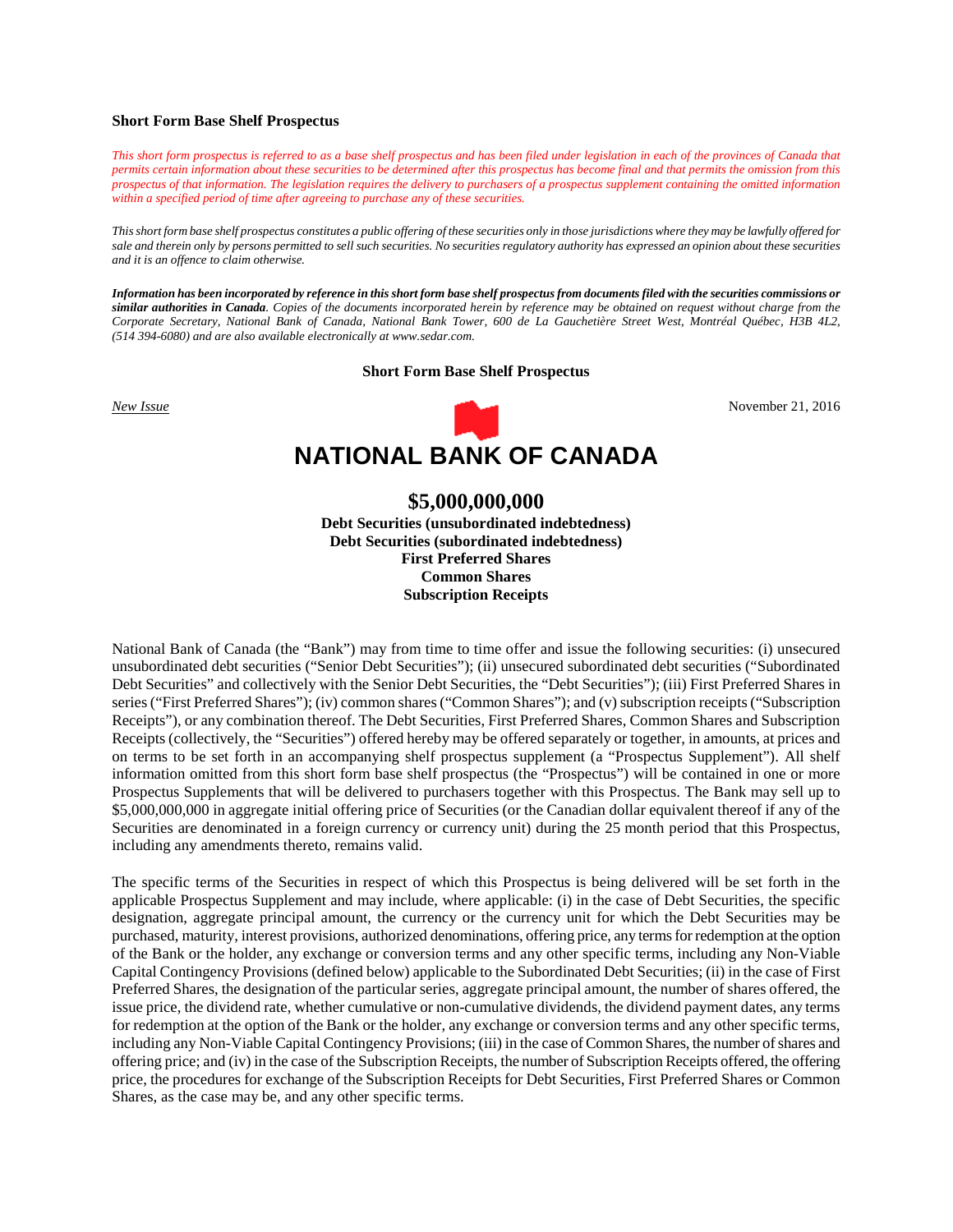The outstanding Common Shares of the Bank and the outstanding First Preferred Shares Series 28, 30, 32, 34 and 36 are currently listed on the Toronto Stock Exchange.

This Prospectus does not qualify for issuance Debt Securities in respect of which the payment of principal and/or interest may be determined, in whole or in part, by reference to one or more underlying interests, including, for example, an equity or debt security, a statistical measure of economic or financial performance including, but not limited to, any currency, consumer price or mortgage index, or the price or value of one or more commodities, indices or other items, or any other item or formula, or any combination or basket of the foregoing items. For greater certainty, this Prospectus may qualify for issuance Debt Securities in respect of which the payment of interest may be determined, in whole or in part, by reference to published rates of a central banking authority or one or more financial institutions, such as a prime rate or a bankers' acceptance rate, or to recognized market benchmark interest rates such as LIBOR.

Effective January 1, 2013, in accordance with capital adequacy requirements adopted by the Office of the Superintendent of Financial Institutions Canada, non-common capital instruments issued by financial institutions such as the Bank after January 1, 2013, such as the Subordinated Debt Securities and the First Preferred Shares, must include terms providing for the full and permanent conversion of such securities into Common Shares of the Bank upon the occurrence of certain trigger events relating to financial viability (the "Non-Viable Capital Contingency Provisions") in order to qualify as regulatory capital. The specific terms of any Non-Viable Capital Contingency Provisions for any Subordinated Debt Securities and First Preferred Shares that the Bank issues under this Prospectus will be described in one or more Prospectus Supplements relating to such Securities.

The Securities may be sold through underwriters or dealers purchasing as principals, through agents designated by the Bank (such underwriters, dealers and agents are collectively referred to in this Prospectus as "Investment Dealers" and individually as an "Investment Dealer") or by the Bank directly pursuant to applicable statutory exemptions, from time to time. See "Plan of Distribution". Each Prospectus Supplement will identify each Investment Dealer engaged in connection with the offering and sale of those Securities to which the Prospectus Supplement relates, and will also set forth the terms of the offering of such Securities, including the net proceeds to the Bank and, to the extent applicable, any fees payable to the Investment Dealers. The offerings are subject to approval of certain legal matters on behalf of the Bank by McCarthy Tétrault LLP.

The Bank's head and registered office is located at the National Bank Tower, 600 de la Gauchetière Street West, 4th Floor, Montréal, Québec, H3B 4L2.

**The Debt Securities will be direct unsecured obligations of the Bank and will not constitute deposits that are insured under the** *Canada Deposit Insurance Corporation Act***.**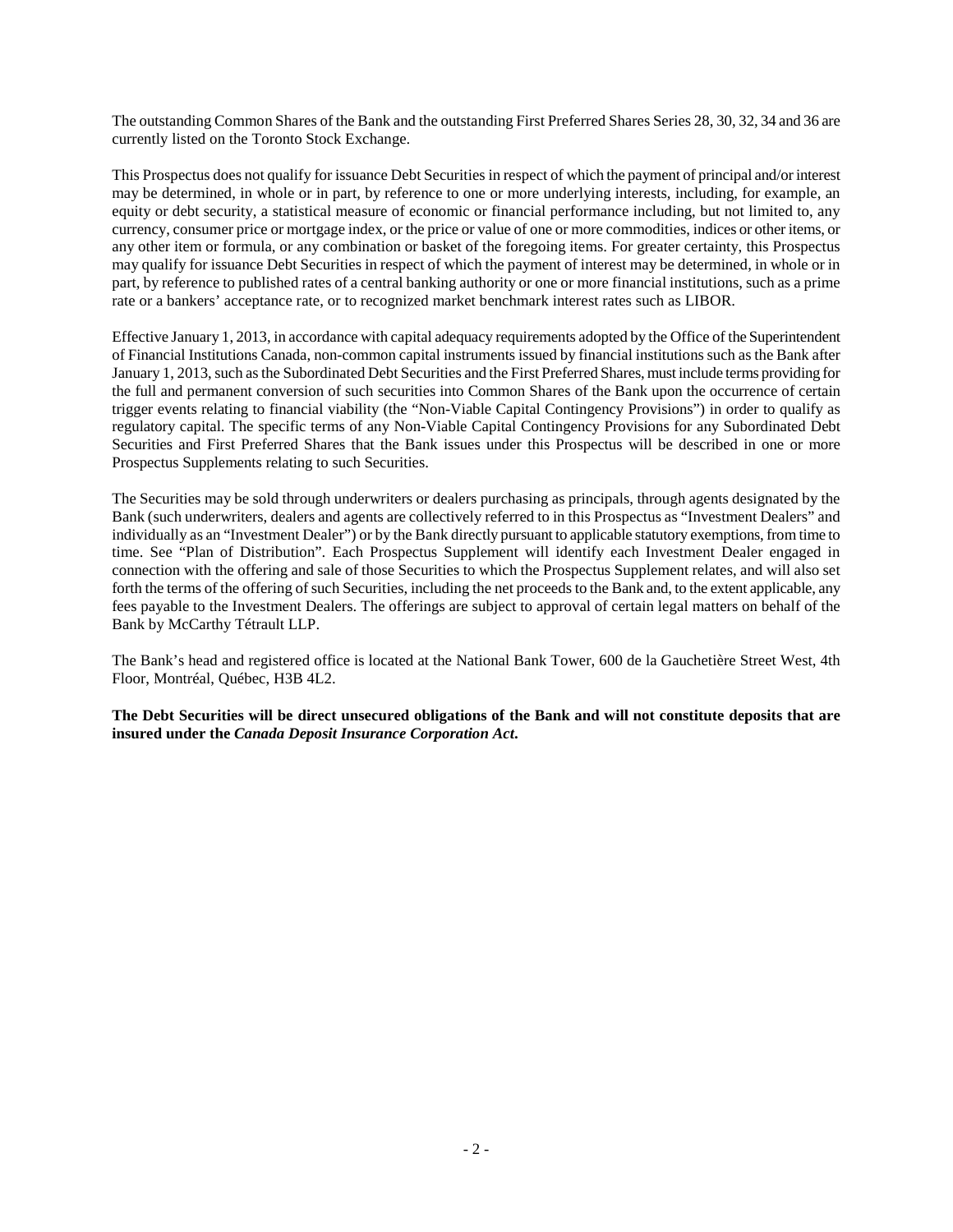# **TABLE OF CONTENTS**

#### **Page**

#### **Forward-Looking Statements**

From time to time, the Bank makes written and oral forward-looking statements, such as those contained in the "Major Economic Trends" and the "Outlook for National Bank" sections of the Bank's annual report for the year ended October 31, 2015 (the "2015 Annual Report"), in other filings with Canadian securities regulators, and in other communications, for the purpose of describing the economic environment in which the Bank will operate during fiscal 2016 and the objectives it has set for itself for that period. These forward-looking statements are made in accordance with current securities legislation in Canada and the United States. They include, among others, statements with respect to the economy - particularly the Canadian and U.S. economies - market changes, observations regarding the Bank's objectives and its strategies for achieving them, the Bank's projected financial returns and certain risks faced by the Bank. These forward-looking statements are typically identified by future or conditional verbs or words such as "outlook", "believe", "anticipate", "estimate", "project", "expect", "intend", "plan", and similar terms and expressions.

By their very nature, such forward-looking statements require assumptions to be made and involve inherent risks and uncertainties, both general and specific. Assumptions about the performance of the Canadian and U.S. economies in 2016 and how that will affect the Bank's business are among the main factors considered in setting the Bank's strategic priorities and objectives and in determining its financial targets, including provisions for credit losses. In determining its expectations for economic growth, both broadly and in the financial services sector in particular, the Bank primarily considers historical economic data provided by the Canadian and U.S. governments and their agencies.

There is a strong possibility that express or implied projections contained in these forward-looking statements will not materialize or will not be accurate. The Bank recommends that readers not place undue reliance on these statements, as a number of factors, many of which are beyond the Bank's control, could cause actual future results, conditions, actions or events to differ significantly from the targets, expectations, estimates or intentions expressed in the forward-looking statements. These factors include credit risk, market risk, liquidity and funding risk, operational risk, regulatory compliance risk, reputation risk, strategic risk and environmental risks, general economic environment and financial market conditions in Canada, the United States and certain other countries in which the Bank conducts business, including regulatory changes affecting the Bank's business, capital and liquidity; changes in the accounting policies the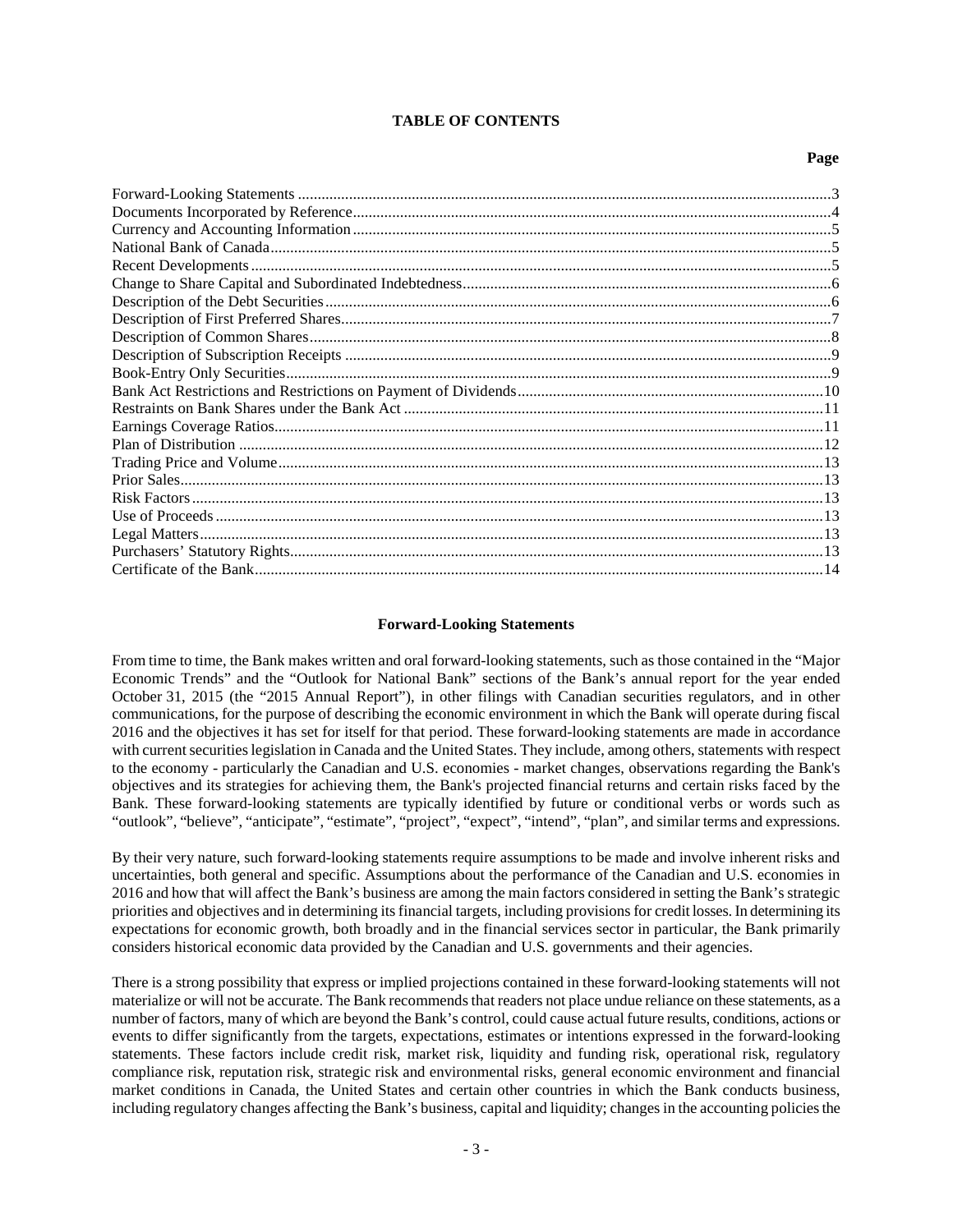Bank uses to report its financial condition, including uncertainties associated with assumptions and critical accounting estimates; tax laws in the countries in which the Bank operates, primarily Canada and the United States (including the U.S. *Foreign Account Tax Compliance Act* (FATCA)); changes to capital and liquidity guidelines and to the manner in which they are to be presented and interpreted; changes to the including evolving cyber attack risk.

The foregoing list of risk factors is not exhaustive. Additional information about these factors can be found in the "Risk Management" section in the Bank's 2015 Annual Report. Investors and others who rely on the Bank's forward-looking statements should carefully consider the above factors as well as the uncertainties they represent and the risk they entail. Except as required by law, the Bank does not undertake to update any forward-looking statements, whether written or oral, that may be made from time to time, by it or on its behalf.

The forward-looking information contained in this document is presented for the purpose of interpreting the information contained herein and may not be appropriate for other purposes.

# **Documents Incorporated by Reference**

The following documents have been filed with the securities regulatory authorities in each province of Canada and are specifically incorporated by reference into, and form an integral part of, this Prospectus:

- (a) the Bank's annual information form dated December 1, 2015;
- (b) the unaudited interim condensed consolidated financial statements for the three and nine-month period ended July 31, 2016, which include comparative unaudited interim condensed consolidated financial statements for the three and nine-month period ended July 31, 2015, together with the management's discussion and analysis as contained in the Bank's report to shareholders for the third quarter 2016;
- (c) the audited annual consolidated financial statements for the year ended October 31, 2015, which include comparative audited annual consolidated financial statements for the year ended October 31, 2014, together with the management's discussion and analysis as contained in the Bank's 2015 Annual Report;
- (d) the Independent Auditor's Report issued to the shareholders of the Bank on the audited annual consolidated financial statements as at October 31, 2015 and 2014 and for the years then ended; and
- (e) the Bank's management proxy circular dated February 19, 2016 in connection with the Bank's annual meeting of shareholders held on April 15, 2016.

**Any documents of the type referred to in the preceding paragraph and any unaudited interim condensed consolidated financial statements for three, six or nine month financial periods, any information circulars, any material change reports (excluding confidential material change reports), any business acquisition reports and any other disclosure documents filed by the Bank with a securities regulatory authority in Canada after the date of this Prospectus and prior to the completion or withdrawal of any offering hereunder, are deemed to be incorporated by reference in this Prospectus.**

**Updated earnings coverage ratios, as required, will be filed quarterly with the applicable securities commissions or similar authorities in Canada, either as Prospectus Supplements or as exhibits to the Bank's unaudited interim condensed and audited consolidated financial statements, and will be deemed to be incorporated by reference into this Prospectus. Where the Bank updates its disclosure of earnings coverage ratios by Prospectus Supplement, the Prospectus Supplement filed with the applicable securities commissions or similar authorities that contains the most recent updated disclosure of earnings coverage ratios will be delivered to all subsequent purchasers of Securities together with this Prospectus.**

**Any statement contained in a document incorporated or deemed to be incorporated by reference herein or contemplated in this Prospectus will be deemed to be modified or superseded for purposes of this Prospectus to the extent that a statement contained herein or in any other subsequently filed document which also is or is deemed to be incorporated by reference herein modifies or supersedes such statement. The modifying or superseding statement need not state that it has modified or superseded a prior statement or include any information set forth in the document that it modifies or supersedes. The making of a modifying or superseding**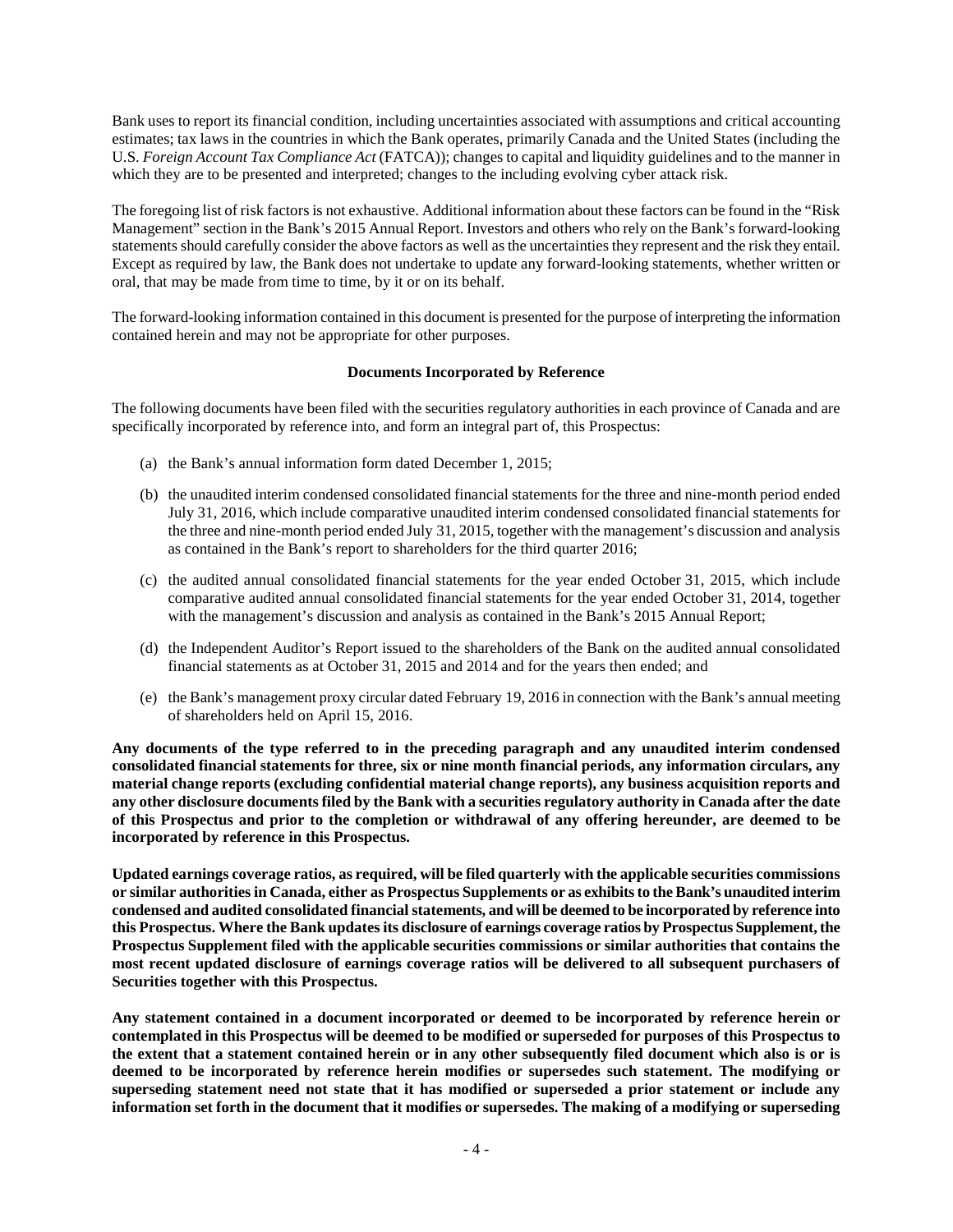**statement will not be deemed an admission for any purpose that the modified or superseded statement, when made, constituted a misrepresentation, an untrue statement of a material fact or an omission to state a material fact that is required to be stated or that is necessary to make a statement not misleading in light of the circumstances in which it was made. Any statement so modified or superseded will not be deemed, except as so modified or superseded, to constitute a part of this Prospectus.**

A Prospectus Supplement containing the specific terms of an offering of Securities will be delivered to purchasers of such Securities together with this Prospectus and will be deemed to be incorporated into this Prospectus as of the date of the Prospectus Supplement solely for the purposes of the offering of the Securities covered by that Prospectus Supplement unless otherwise expressly provided therein.

Upon a new management proxy circular, annual information form or new annual consolidated financial statements, together with the independent auditor's report thereon and management's discussion and analysis contained therein, being filed by the Bank with the applicable securities regulatory authorities during the currency of this Prospectus, the previous annual information form, management proxy circular, or annual consolidated financial statements and all interim condensed consolidated financial statements, material change reports, and information circulars filed prior to the commencement of the Bank's financial year in which the new management proxy circular, annual information form or annual consolidated financial statements are filed shall be deemed no longer to be incorporated into this Prospectus for purposes of future offers and sales of Securities hereunder.

#### **Currency and Accounting Information**

Unless otherwise indicated, all dollar amounts appearing in this Prospectus are stated in Canadian dollars.

#### **National Bank of Canada**

The Bank, a chartered bank subject to the provisions of the *Bank Act* (Canada) (the "Bank Act"), was formed through a series of amalgamations and its roots date back to 1859 with the founding of Banque Nationale in Québec City. The Bank's head and registered office is located at the National Bank Tower, 600 de La Gauchetière Street West, Montréal, Québec H3B 4L2.

#### **Subsidiaries**

A list of the principal subsidiaries directly or indirectly owned or controlled by the Bank as at October 31, 2015 is included in the 2015 Annual Report.

#### **Business of the Bank**

The Bank offers a full range of financial services to individuals, commercial enterprises, financial institutions and governments both in Canada and abroad.

Additional information with respect to the Bank's business is included in the 2015 Annual Report.

#### **Recent Developments**

On August 1, 2014, the Canadian Department of Finance issued for comment the "Taxpayer Protection and Bank Recapitalization Regime: Consultation Paper" which outlines a proposed bail-in regime applicable to Canada's domestic systemically important banks ("D-SIBs"), which include the Bank, in line with key international standards such as the Financial Stability Board's "Key Attributes of Effective Resolution Regimes for Financial Institutions".

In the federal budget tabled on March 22, 2016, the Government of Canada confirmed its intention to move forward with a bail-in regime.

On June 22, 2016, legislation came into force amending the Bank Act, the *Canada Deposit Insurance Corporation Act* and certain other federal statutes pertaining to banks to create a bail-in regime for D-SIBs. The shares and eligible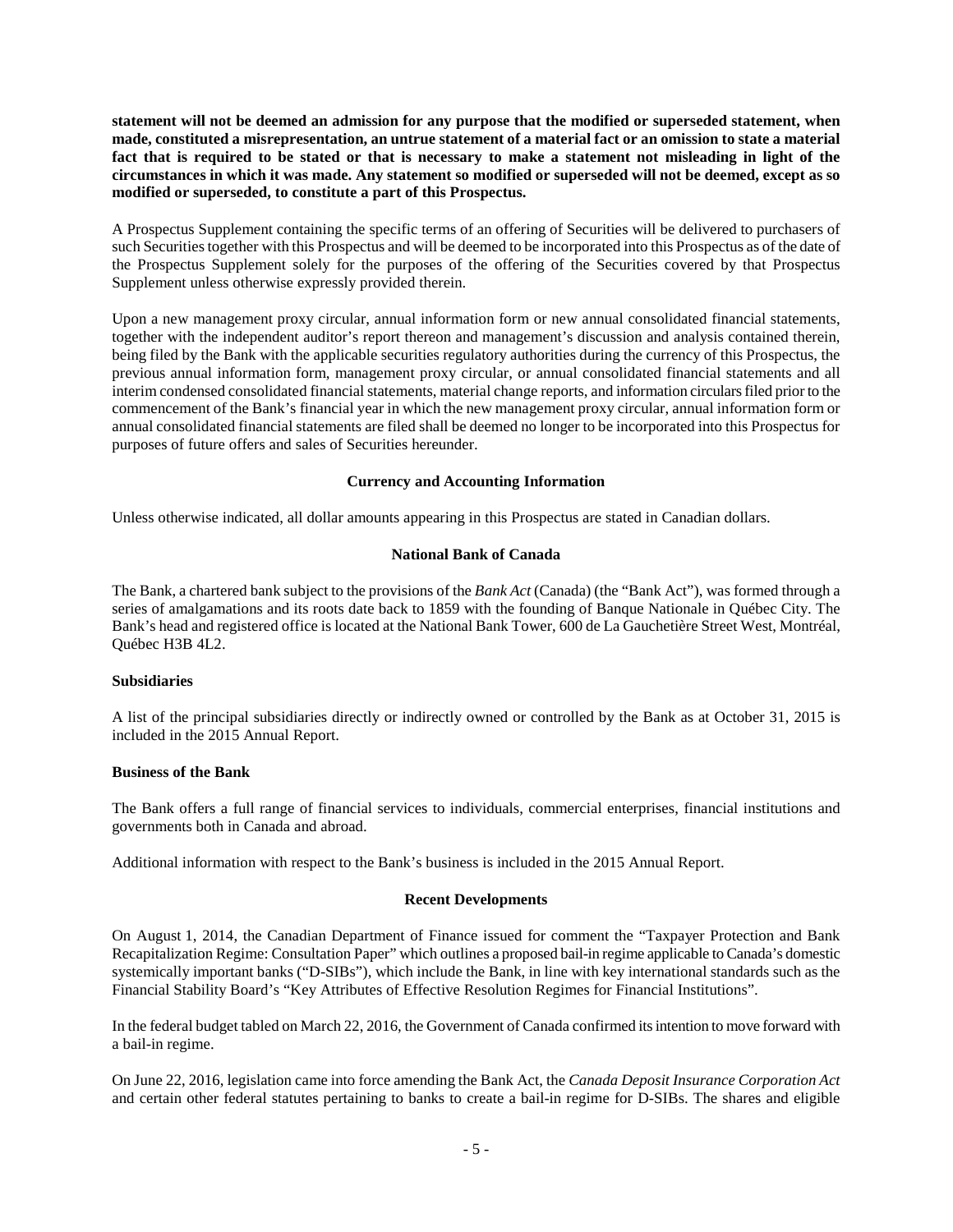liabilities that will be subject to the conversion powers into common equity mentioned in the legislation (the "Eligible Shares and Liabilities"), as well as the terms and conditions of such conversion, will be prescribed by regulations. The legislation also provides that the Office of the Superintendent of Financial Institutions Canada will require D-SIBs to maintain a minimum capacity to absorb losses. Higher loss absorbency requirements will be established to ensure that affected banks maintain sufficient capital to absorb the conversions. The implementation date of the bail-in regime has not yet been determined. The Bank continues to monitor bail-in regime developments, as additional details on implementation, scope and timing are expected to follow through regulations.

If this regime is implemented as currently proposed, any Eligible Shares and Liabilities would be subject to the conversion powers described above and holders of such Eligible Shares and Liabilities may receive Common Shares in exchange for their Eligible Shares and Liabilities in the event that the Bank ceases or is about to cease being viable. Moreover, holders of Common Shares, and holders of Subordinated Debt Securities or First Preferred Shares who receive Common Shares following the occurrence of a trigger event under the Non-Viable Contingency Capital Provisions, may sustain substantial dilution following the conversion of such Eligible Shares and Liabilities. In the event any Securities issued under this Prospectus are subject to the bail-in regime, the applicable Prospectus Supplement will provide details of that regime.

#### **Change to Share Capital and Subordinated Indebtedness**

There have been no material changes to the share capital and loan capital of the Bank since the date of the most recently filed interim condensed consolidated financial statements.

#### **Description of the Debt Securities**

#### **Debt Securities**

The following is a general description of the Debt Securities. The particulars of any series of Debt Securities offered and the extent to which the general terms described below may apply to such Debt Securities will be described in one or more Prospectus Supplements. Since the terms of a series of Debt Securities may differ from the general information provided in this Prospectus, in all cases you should rely on the information in the Prospectus Supplement where it differs from information in this Prospectus.

Senior Debt Securities will be the Bank's direct unsubordinated obligations that rank equally and rateably with all of the Bank's unsecured and unsubordinated debt, including deposit liabilities, other than certain governmental claims in accordance with applicable law.

Subordinated Debt Securities will be the Bank's direct unsecured obligations, constituting subordinated indebtedness for the purposes of the Bank Act, ranking equally and rateably with all of the Bank's other subordinated indebtedness from time to time outstanding. In the event of the Bank's insolvency or winding-up, the Bank's subordinated indebtedness, including any Subordinated Debt Securities issued hereunder (provided a trigger event has not occurred as contemplated under the specific Non-Viable Capital Contingency Provisions), will be subordinate in right of payment to the prior payment in full of the Bank's deposit liabilities and all of the Bank's other liabilities, including Senior Debt Securities, except those which by their terms rank equally in right of payment with, or are subordinate to, such subordinated indebtedness.

Subject to regulatory capital requirements applicable to the Bank, there is no limit on the amount of Senior Debt Securities or Subordinated Debt Securities the Bank may issue.

If the Bank becomes insolvent, the Bank Act provides that priorities among payments of the Bank's deposit liabilities and payments of all of the Bank's other liabilities, including payments in respect of Senior Debt Securities and Subordinated Debt Securities (provided, in the case of Subordinated Debt Securities, a trigger event has not occurred as contemplated under the specific Non-Viable Capital Contingency Provisions), are to be determined in accordance with the laws governing priorities and, where applicable, by the terms of the indebtedness and liabilities. Because the Bank has subsidiaries, the Bank's right to participate in any distribution of the assets of the Bank's subsidiaries, upon a subsidiary's dissolution, winding-up liquidation or reorganization or otherwise, and thus your ability to benefit indirectly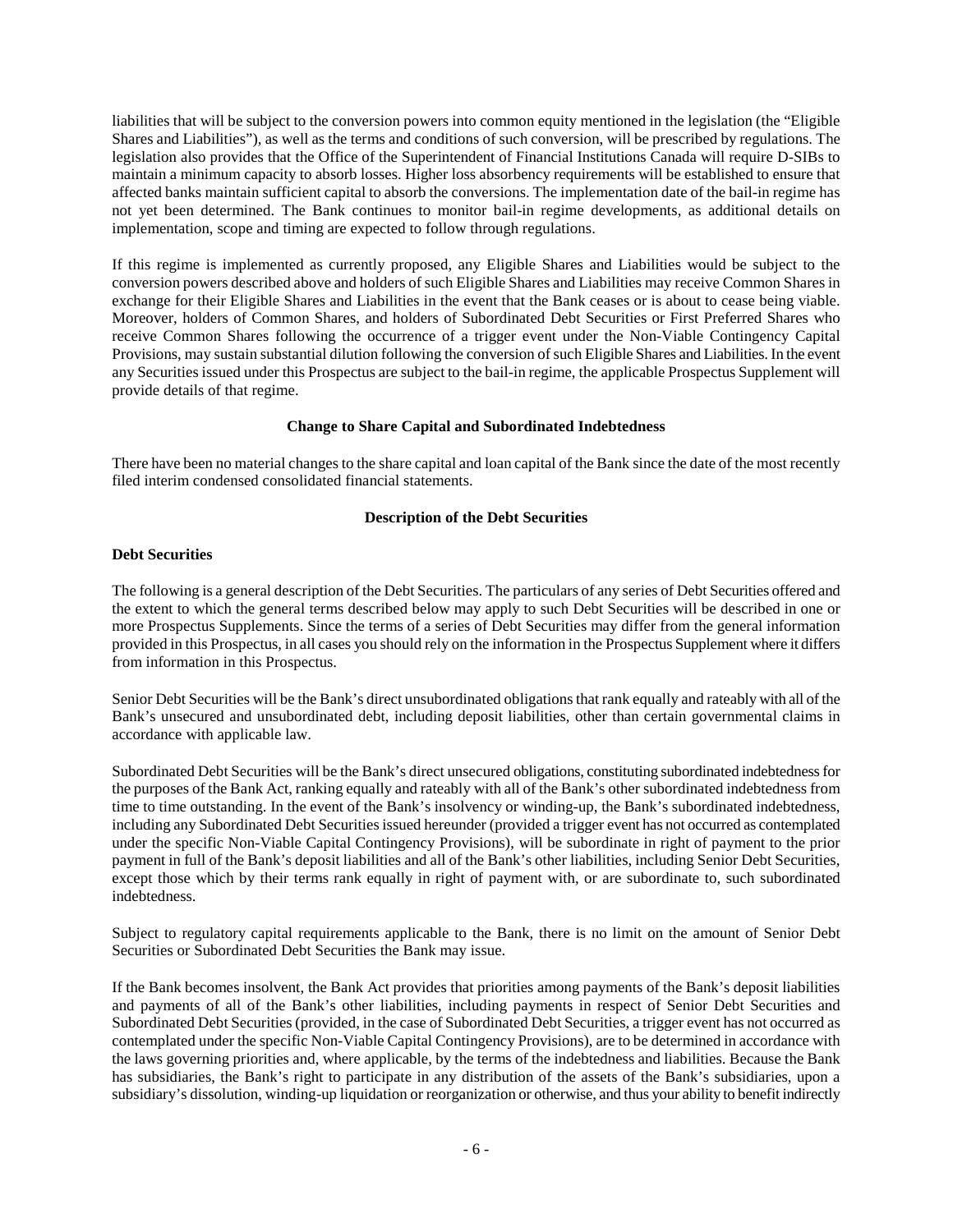from such distribution, is subject to the prior claims of creditors of that subsidiary, except to the extent that the Bank may be a creditor of that subsidiary and the Bank's claims are recognized. There are legal limitations on the extent to which some of the Bank's subsidiaries may extend credit, pay dividends or otherwise supply funds to, or engage in transactions with, the Bank or some of the Bank's other subsidiaries.

#### **Neither the Bank's Senior Debt Securities nor their Subordinated Debt Securities will constitute deposits that are insured under the** *Canada Deposit Insurance Corporation Act***.**

The specific terms of Debt Securities that the Bank may issue under this Prospectus will be described in one or more Prospectus Supplements and may include, where applicable: the specific designation, aggregate principal amount, the currency or the currency unit for which such securities may be purchased, maturity, interest provisions, authorized denominations, offering price, any terms for redemption at the Bank's option or the holder's option, any exchange or conversion terms and any other specific terms, including any Non-Viable Contingency Capital Provisions applicable to Subordinated Debt Securities.

Debt Securities may be issued up to the aggregate principal amount which may be authorized from time to time by the Bank. The Bank may issue Debt Securities under one or more indentures (each a "Trust Indenture"), in each case between the Bank and a trustee (a "Trustee") determined by the Bank in accordance with applicable laws, or pursuant to an issue and paying agency agreement (between the Bank and an agent, which agent may be an affiliate of or otherwise non-arm's length to the Bank). Any series of Debt Securities may also be created and issued without a Trust Indenture or an issue and paying agency agreement. The Bank may also appoint a calculation agent in connection with any Debt Securities issued under this Prospectus, which agent may be an affiliate of or otherwise non-arm's length to the Bank. Reference is made to the applicable Prospectus Supplement which accompanies this Prospectus for the terms and other information with respect to the Debt Securities being offered thereby, including: (i) the designation, aggregate principal amount and authorized denominations of the Debt Securities; (ii) the currency for which the Debt Securities may be purchased and the currency in which the principal and any interest is payable (in either case, if other than Canadian dollars); (iii) the percentage of the principal amount at which the Debt Securities will be issued; (iv) the date or dates on which the Debt Securities will mature; (v) the rate or rates (if any); (vi) the dates on which such interest will be payable and the record dates for such payments; (vii) the Trustee under the Trust Indenture pursuant to which the Debt Securities are to be issued; (viii) any redemption term or terms under which such Debt Securities may be defeased; (ix) whether the Debt Securities are to be issued in registered form, "book-entry only" form, bearer form or in the form of temporary or permanent global securities and the basis of exchange, transfer and ownership thereof; (x) any exchange or conversion terms (including terms relating to the conversion of the Debt Securities into Common Shares and any Non-Viable Contingency Capital Provisions applicable to Subordinated Debt Securities); (xi) the ratings, if any, issued by rating agencies in respect of the Debt Securities; and (xii) any other specific terms.

Unless otherwise specified in the Prospectus Supplement which accompanies this Prospectus, principal, premium (if any) and interest payable on Debt Securities are to be payable at any branch in Canada of the Bank provided that such payments may also be made at the option of the Bank by electronic or wire transfer or, by cheque mailed, delivered or otherwise transferred to the persons in whose names the Debt Securities are registered.

Debt Securities may, at the option of the Bank, be issued in fully registered form, in bearer form or in "book-entry only" form. See "Book-Entry Only Securities" below. Debt Securities in registered form will be exchangeable for other Debt Securities of the same series and tenor, registered in the same name, for the same aggregate principal amount in authorized denominations and will be transferable at any time or from time to time at the corporate trust office of the Trustee for the Debt Securities. No charge will be made to the holder for any such exchange or transfer except for any tax or government charge incidental thereto.

# **Description of First Preferred Shares**

The following describes certain general terms and provisions of the First Preferred Shares. The particular terms and provisions of a series of First Preferred Shares offered by a Prospectus Supplement, and the extent to which the general terms and provisions described below may apply thereto, will be described in such Prospectus Supplement.

The following is a summary of the rights, privileges, restrictions and conditions of or attaching to the First Preferred Shares of the Bank as a class.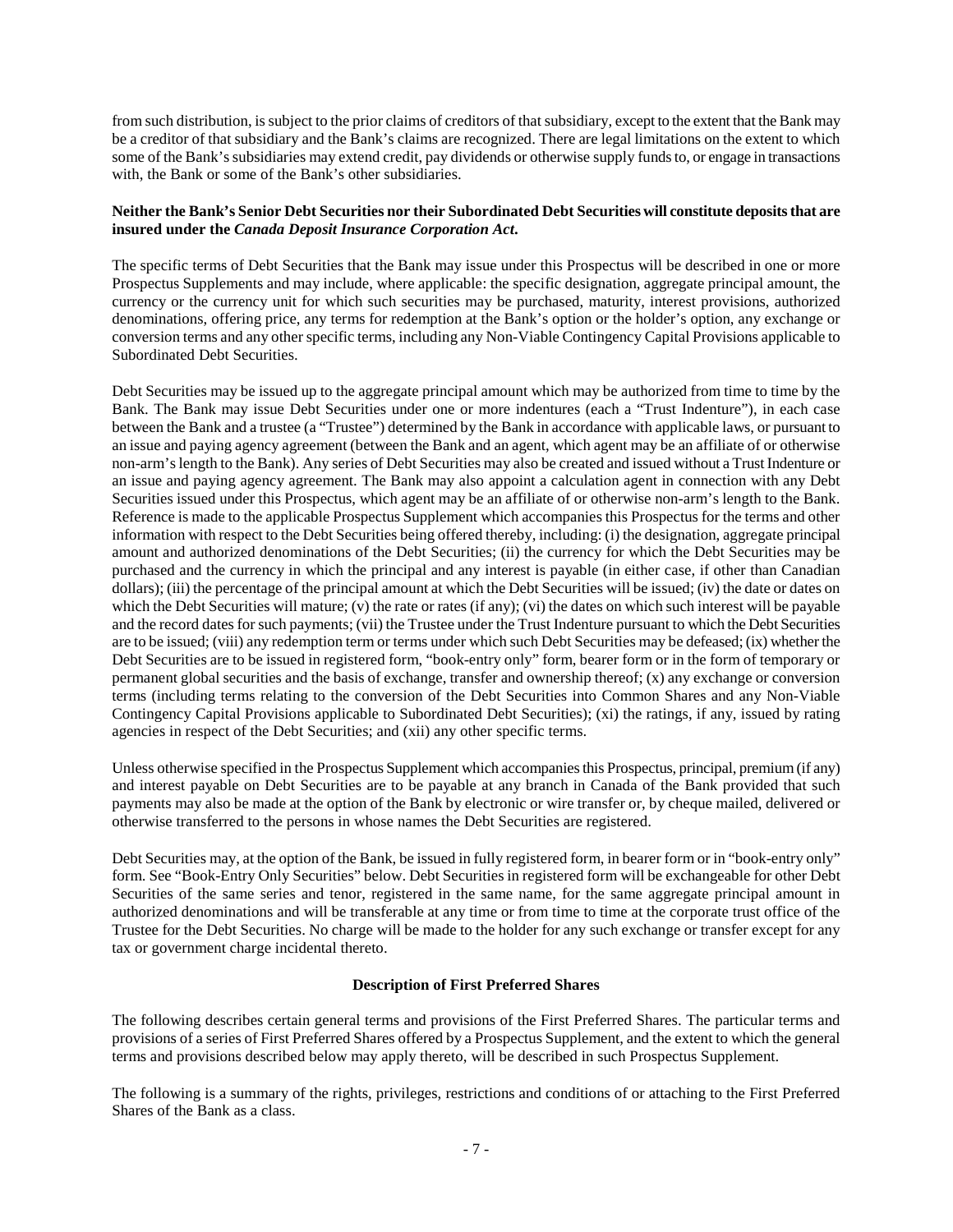#### *Issuable in Series*

The authorized preferred share capital of the Bank includes an unlimited number of First Preferred Shares, without par value, issuable for a maximum aggregate consideration of \$5 billion or the equivalent thereof in foreign currencies. The First Preferred Shares may be issued, from time to time, in one or more series with such series designation, rights, privileges, restrictions and conditions as the Board of Directors may determine by resolution.

# *Priority*

The First Preferred Shares of each series will rank on a parity with First Preferred Shares of every other series and are entitled to preference over the Second Preferred Shares, the Common Shares and any other shares of the Bank ranking junior to the First Preferred Shares with respect to the payment of dividends and upon any distribution of assets in the event of liquidation, dissolution or winding-up of the Bank, provided a trigger event has not occurred as contemplated under the specific Non-Viable Capital Contingency Provisions applicable to such First Preferred Shares.

# *Creation and Issue of Shares*

Pursuant to the Bank Act, the Bank may not, without the approval of the holders of the First Preferred Shares, create any other class of shares ranking equal with or superior to the First Preferred Shares. In addition, the Bank may not, without the prior approval of the holders of the First Preferred Shares as a class given as specified below under "Approval of the Holders of the First Preferred Shares" (in addition to such approvals as may be required by the Bank Act or any other legal requirement), (i) create or issue any shares ranking in priority to or *pari passu* with the First Preferred Shares; or (ii) create or issue any additional series of First Preferred Shares, unless at the date of such creation or issuance all cumulative dividends up to and including the dividend payment for the last completed period for which such cumulative dividends are payable, have been declared and paid or set aside for payment in respect of each series of cumulative First Preferred Shares then issued and outstanding, and all declared and unpaid non-cumulative dividends have been paid or set aside for payment in respect of each series of non-cumulative First Preferred Shares then issued and outstanding. Currently, there are no outstanding First Preferred Shares which carry the right to cumulative dividends.

# *Voting Rights*

The holders of the First Preferred Shares are not entitled to any voting rights as a class except as provided below or by law or in the rights, privileges, restrictions and conditions attaching to any series of First Preferred Shares, and except with respect to the right to vote on certain matters as specified under "Approval of the Holders of the First Preferred Shares".

# *Approval of the Holders of the First Preferred Shares*

The approval of all amendments to the provisions attaching to the First Preferred Shares as a class and any other approval to be given by the holders of the First Preferred Shares may be given in writing by the holders of not less than all of the outstanding First Preferred Shares or by a resolution passed by the affirmative vote of not less than 66 2/3% of the votes cast at a meeting of holders of First Preferred Shares duly held for the purpose of considering the subject matter of such resolution at which a quorum of the outstanding First Preferred Shares is represented in person or by proxy. A quorum at any meeting of holders of First Preferred Shares is a majority of the outstanding First Preferred Shares, except at an adjourned meeting for which there is no quorum requirement.

# **Description of Common Shares**

The authorized common share capital of the Bank consists of an unlimited number of Common Shares without nominal or par value, of which 338,063,382 were outstanding as at November 21, 2016. The holders of Common Shares are entitled to vote at all meetings of the shareholders of the Bank except meetings at which only holders of a specified class or series of shares are entitled to vote. The holders of Common Shares are entitled to receive dividends as and when declared by the Board of Directors of the Bank, subject to the preference of the holders of the preferred shares (including the First Preferred Shares) of the Bank. After payment to the holders of the preferred shares of the Bank of the amount or amounts to which they may be entitled, and after payment of all outstanding debts, the holders of Common Shares shall be entitled to receive the remaining property of the Bank upon the liquidation, dissolution or winding-up thereof.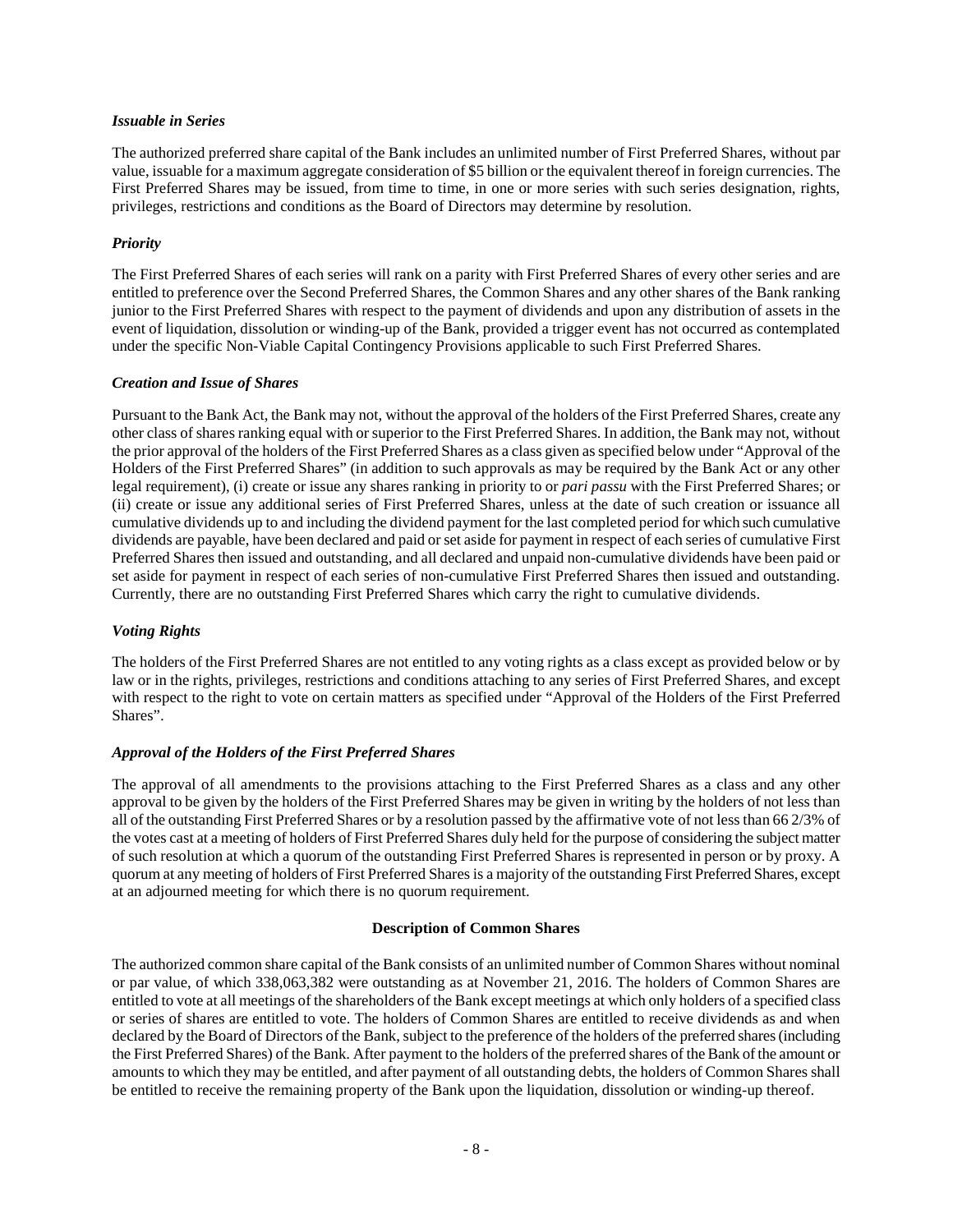#### **Description of Subscription Receipts**

The following sets forth certain general terms and provisions of the Subscription Receipts. The Bank may issue Subscription Receipts that may be exchanged by the holders thereof for Debt Securities, First Preferred Shares or Common Shares upon the satisfaction of certain conditions. The particular terms and provisions of the Subscription Receipts offered pursuant to this Prospectus will be set forth in the applicable Prospectus Supplement, and the extent to which the general terms described below apply to those Subscription Receipts, will be described in the Prospectus Supplement. The Bank may offer Subscription Receipts separately or together with Debt Securities, First Preferred Shares or Common Shares, as the case may be. The Bank will issue Subscription Receipts under a subscription receipt agreement.

Selected provisions of the Subscription Receipts and the subscription receipt agreements are summarized below. This summary is not complete. The statements made in this Prospectus relating to any subscription receipt agreement and Subscription Receipts to be issued thereunder are summaries of certain anticipated provisions thereof and are subject to, and are qualified in their entirety by reference to, all provisions of the applicable subscription receipt agreement.

Any Prospectus Supplement for Subscription Receipts supplementing this Prospectus will contain the terms and conditions and other information with respect to the Subscription Receipts being offered thereby, including: the number of Subscription Receipts, the price at which the Subscription Receipts will be offered and whether the price is payable in instalments, any conditions to the exchange of Subscription Receipts into Debt Securities, First Preferred Shares or Common Shares, as the case may be, and the consequences of such conditions not being satisfied, the procedures for the exchange of the Subscription Receipts into Debt Securities, First Preferred Shares or Common Shares, as the case may be, the number of Debt Securities, First Preferred Shares or Common Shares, as the case may be, that may be exchanged upon exercise of each Subscription Receipt, the designation and terms of any other Securities with which the Subscription Receipts will be offered, if any, and the number of Subscription Receipts that will be offered with each Security, the dates or periods during which the Subscription Receipts may be exchanged into Debt Securities, First Preferred Shares or Common Shares, whether such Subscription Receipts will be listed on any securities exchange, any other rights, privileges, restrictions and conditions attaching to the Subscription Receipts, and any other specific terms.

Subscription receipt certificates will be exchangeable for new subscription receipt certificates of different denominations at the office indicated in the applicable Prospectus Supplement. Prior to the exchange of their Subscription Receipts, holders of Subscription Receipts will not have any of the rights of holders of the securities subject to the Subscription Receipts.

#### **Book-Entry Only Securities**

Securities issued in "book-entry only" form must be purchased, transferred or redeemed through participants ("CDS Participants") in the depository service of CDS Clearing and Depository Services Inc. or a successor or its nominee (collectively, "CDS"), as described below. Each of the Investment Dealers named in an accompanying Prospectus Supplement offering securities in "book-entry only" form will be a CDS Participant. On the closing of a book-entry only offering, the Bank will cause a global certificate or certificates representing the aggregate number of Securities subscribed for under such offering to be delivered to, and registered in the name of, CDS. Except as described below, no purchaser of Securities will be entitled to a certificate or other instrument from the Bank or CDS evidencing that purchaser's ownership thereof, and no purchaser will be shown on the records maintained by CDS except through a book-entry account of a CDS Participant acting on behalf of such purchaser. Each purchaser of Securities will receive a customer confirmation of purchase from the Investment Dealer from which the Securities are purchased in accordance with the practices and procedures of that Investment Dealer. The practices of Investment Dealers may vary, but generally customer confirmations are issued promptly after execution of a customer order. Reference in this Prospectus to a holder of Securities means, unless the context otherwise requires, the owner of the beneficial interest in the Securities.

CDS will be responsible for establishing and maintaining book-entry accounts for CDS Participants having interests in the Securities. If (i) the book-entry only system ceases to exist, (ii) the Bank determines that CDS is no longer willing or able to discharge properly its responsibilities as depository with respect to the Securities and the Bank is unable to locate a qualified successor, (iii) the Bank at its option elects, or is required by applicable law or the rules of any securities exchange, to withdraw the Securities from the book-entry only system, (iv) if an event of default has occurred with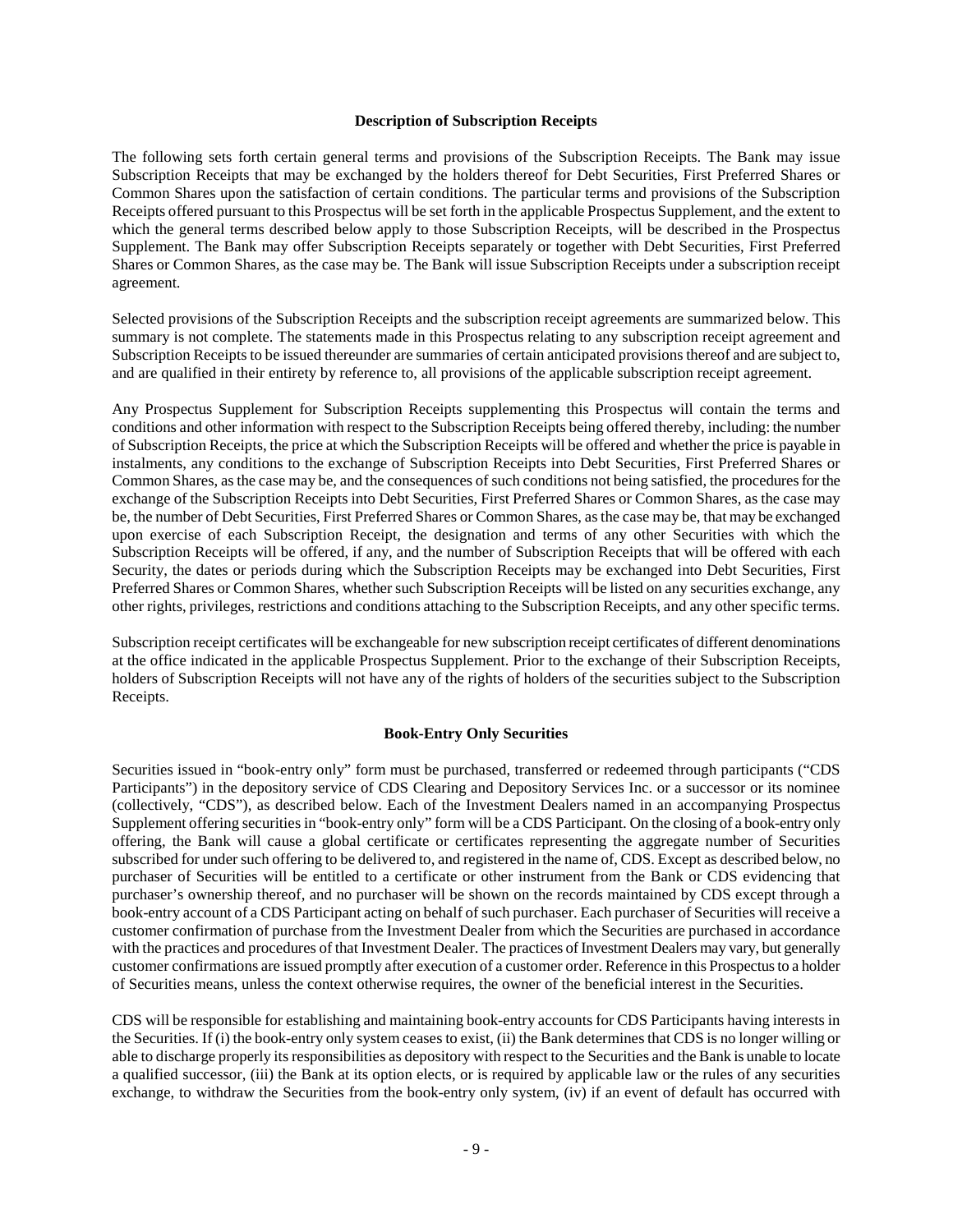regard to the Securities and has not been cured or waived, or (v) as otherwise agreed by the Bank and CDS, then the Securities will be issued in fully registered form to holders or their nominees.

# *Transfer, Conversion and Redemption of Securities*

Transfers of ownership, conversions or redemptions of Securities will be effected only through records maintained by CDS for such Securities with respect to interests of CDS Participants and on the records of CDS Participants with respect to interests of persons other than CDS Participants. Holders of Securities who are not CDS Participants, but who desire to purchase, sell or otherwise transfer ownership of or other interests in the Securities, may do so only through CDS Participants. The ability of a holder to pledge Securities or otherwise take action with respect to such holder's interest in Securities (other than through a CDS Participant) may be limited due to the lack of a physical certificate.

# *Payments and Deliveries*

The Bank will make, or cause to be made, payments of principal, redemption price, if any, dividends and interest, as applicable, on Securities to CDS as the registered holder of the Securities and the Bank understands that the payment will be forwarded by CDS to CDS Participants in accordance with the customary practices and procedures of CDS. As long as CDS is the registered owner of the Securities, CDS will be considered the sole owner of the Securities for the purposes of receiving notices or payments on the Securities. As long as the Securities are held in the CDS book-entry only system, the responsibility and liability of the Bank in respect of the Securities is limited to making payments of principal, redemption price, if any, dividends and interest, as applicable, on the Securities to CDS, as registered holder of the Securities. The Bank expects that CDS, upon receipt of any payment in respect of Securities, will credit CDS Participants' accounts in amounts proportionate to their respective interests in the principal amount of such Securities as shown on the records of CDS in accordance with the customary practices and procedures of CDS. The Bank also expects that payments by CDS Participants to the owners of beneficial interests in Securities held through such CDS Participants will be governed by standing instructions and customary practices, and will be the responsibility of such CDS Participants. The rules governing CDS provide that it acts as the agent and depository for the CDS Participants. As a result, CDS Participants must look solely to CDS, and persons other than CDS Participants having an interest in Securities must look solely to CDS Participants, for payments or deliveries made by or on behalf of the Bank to CDS in respect of such Securities.

Each beneficial owner must rely on the procedures of CDS and, if such beneficial owner is not a CDS Participant, on the procedures of the CDS Participant through which such beneficial owner owns its interest, to exercise any rights with respect to the Securities. The Bank understands that under existing policies of CDS and industry practices, if the Bank requests any action of a beneficial owner or if a beneficial owner desires to give any notice or take any action which a registered holder is entitled to give or take with respect to the Securities, CDS would authorize the CDS Participant acting on behalf of the beneficial owner to give such notice or to take such action, in accordance with the procedures established by CDS or agreed to from time to time by the Bank, any Trustee and CDS. Any beneficial owner that is not a CDS Participant must rely on the contractual arrangement it has directly, or indirectly through its financial intermediary, with its CDS Participant to give such notice or take such action.

None of the Bank, the Investment Dealers or any Trustee (in the case of Debt Securities) will assume liability or responsibility for (i) any aspect of the records relating to the beneficial ownership of the Securities held by CDS or the payments or deliveries relating thereto, (ii) maintaining, supervising or reviewing any records relating to the Securities, or (iii) any advice or representation made by or with respect to CDS relating to the rules governing CDS or any action to be taken by CDS or at the direction of CDS Participants.

# **Bank Act Restrictions and Restrictions on Payment of Dividends**

Under the Bank Act, the Bank, with the prior consent of the Superintendent of Financial Institutions (the "Superintendent"), may redeem or purchase any of its shares, including the First Preferred Shares, unless there are reasonable grounds for believing that the Bank is, or the redemption or purchase would cause the Bank to be, in contravention of any regulation made under the Bank Act respecting the maintenance by banks of adequate capital and adequate and appropriate forms of liquidity, or any direction to the Bank made by the Superintendent pursuant to Subsection 485(3) of the Bank Act regarding its capital or its liquidity. No such direction to the Bank has been made to date.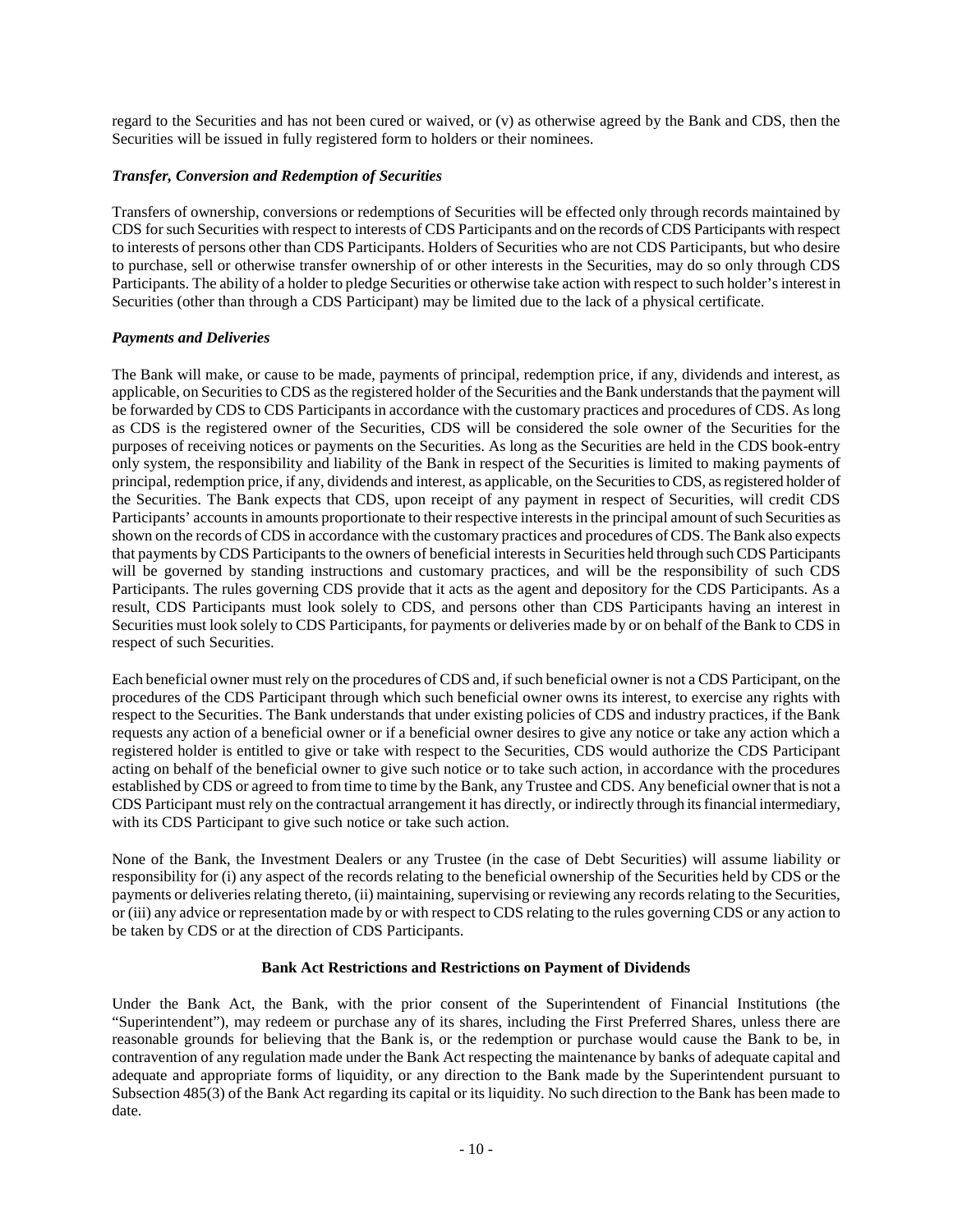The Bank is prohibited under the Bank Act from paying or declaring a dividend if there are reasonable grounds for believing that the Bank is, or the payment would cause the Bank to be, in contravention of any regulation made under the Bank Act respecting the maintenance by banks of adequate capital and adequate and appropriate forms of liquidity, or any directive to the Bank made by the Superintendent pursuant to Subsection 485(3) of the Bank Act regarding its capital or its liquidity. As at the date hereof, this limitation would not restrict a payment of quarterly dividends on the First Preferred Shares. Further, no such directive to the Bank has been made to date.

Pursuant to agreements made between the Bank, Computershare Trust Company of Canada and NBC Asset Trust (the "Trust"), the Bank has covenanted with the holders of the outstanding capital securities of the Trust (individually, the NBC CapS II – Series 1 and the NBC CapS II – Series 2, collectively, the "NBC CapS II") that, if the Trust fails to pay in full a required distribution on any series of NBC CapS II, the Bank will refrain from declaring dividends of any kind on its common shares or preferred shares until the month commencing immediately after the third month, in which the Bank ordinarily declares dividends from time to time on the common shares or the preferred shares, unless the Trust first pays the required distribution (or the unpaid portion thereof) to the respective holders of NBC CapS II.

# **Restraints on Bank Shares under the Bank Act**

The Bank Act contains restrictions on the issue, transfer, acquisition, beneficial ownership and voting of all shares of a chartered bank. The following is a summary of such restrictions. No person shall be a major shareholder of a bank if the bank has equity of \$12 billion or more. While the equity of the Bank is less than \$12 billion and the Bank Act would otherwise permit a person to own up to 65% of any class of shares of the Bank, the Bank is deemed to be a bank to which the ownership restrictions for banks with equity of \$12 billion or more apply until the Minister of Finance (Canada) specifies, on application by the Bank, that these restrictions no longer apply to the Bank.

A person is a major shareholder of a bank where: (i) the aggregate of shares of any class of voting shares beneficially owned by that person, by entities controlled by that person and by any person associated or acting jointly or in concert with that person is more than 20% of that class of voting shares; or (ii) the aggregate of shares of any class of non-voting shares beneficially owned by that person, by entities controlled by that person and by any person associated or acting jointly or in concert with that person is more than 30% of that class of non-voting shares. No person, or persons acting jointly or in concert, may have a significant interest in any class of shares of a Canadian chartered bank, including the Bank, unless the person first receives the approval of the Minister of Finance (Canada). For purposes of the Bank Act, a person has a significant interest in a class of shares of a bank where the aggregate of any shares of the class beneficially owned by that person, by entities controlled by that person and by any person associated or acting jointly or in concert with that person exceeds 10% of all of the outstanding shares of that class of shares of such bank.

The Bank Act also prohibits the registration of a transfer or issue of any shares of the Bank to Her Majesty in right of Canada or of a province or any agent or agency of Her Majesty in either of those rights, or to the government of a foreign country or any political subdivision, agent or agency of any of them except for certain cases that require the Minister of Finance's consent.

# **Earnings Coverage Ratios**

The following consolidated earnings coverage ratios do not reflect the issuance of any Securities under this Prospectus.

|                          | <b>July 31, 2016</b> | <b>October 31, 2015</b> |
|--------------------------|----------------------|-------------------------|
|                          |                      |                         |
| <b>Earnings coverage</b> | 8.06                 | 9.88                    |

The Bank's dividend requirements on its outstanding First Preferred Shares, and adjusted to a before-tax equivalent using a statutory income tax rate of 27.5% for the 12 months ended October 31, 2015 and 27.0% for the 12 months ended July 31, 2016, amounted to \$107 million and \$106 million for the 12 months ended October 31, 2015 and for the 12 months ended July 31, 2016, respectively. The Bank's disbursement requirements for innovative capital instruments for the 12 months ended October 31, 2015 and the 12 months ended July 31, 2016 amounted to \$55 million and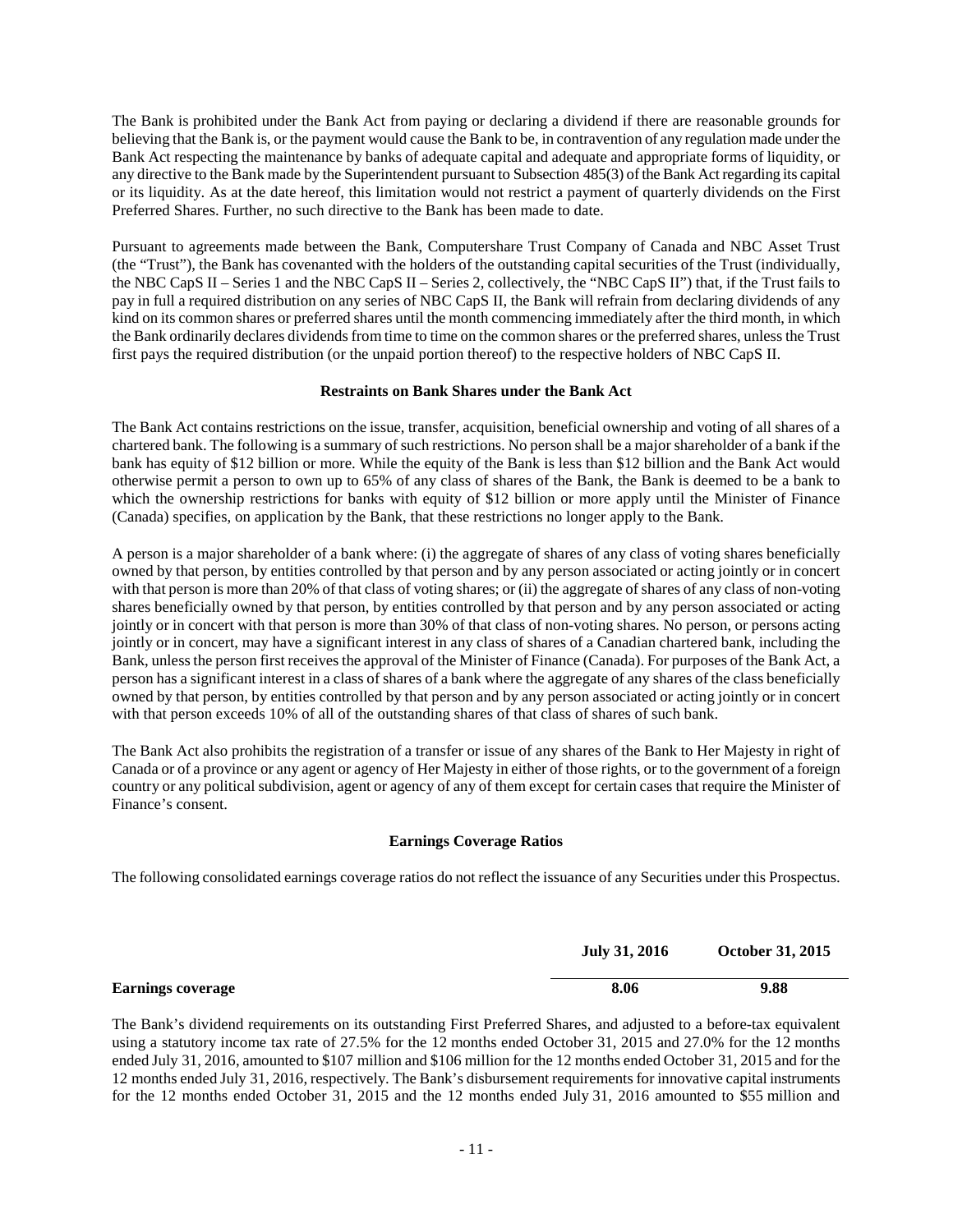\$55 million, respectively. The Bank's interest requirements for subordinated debentures for the 12 months ended October 31, 2015 and July 31, 2016, amounted to \$33 million and \$33 million, respectively. The Bank's earnings before income taxes, non-controlling interest, debentures and innovative capital instruments for the 12 months ended October 31, 2015 and July 31, 2016 were \$1,924 million and \$1,564 million respectively which are 9.88 times and 8.06 times the Bank's aggregate dividend, disbursement on innovative capital instruments and interest requirements for these periods, respectively.

Innovative capital instrument represents \$400 million of NBC CapS II – Series 1 issued by the Trust and \$350 million of NBC CapS II – Series 2 issued by the Trust; for more information on the description of the innovative capital instruments, refer to note 19 of the audited consolidated financial statements of the Bank for the year ended October 31, 2015.

# **Plan of Distribution**

The Bank may sell Securities to or through underwriters or dealers purchasing as principal, and also may sell Securities to one or more purchasers directly or through agents. Securities may be sold from time to time in one or more transactions at a fixed price or prices which may be changed, at market prices prevailing at the time of sale, at prices related to such prevailing market prices or at prices to be negotiated with purchasers.

A Prospectus Supplement will set forth the terms of any offering of Securities, including the name or names of any Investment Dealers, the initial public offering price, the proceeds to the Bank, any underwriting discount or commission to be paid to any Investment Dealers and any discounts, concessions or commissions allowed or re-allowed or paid by any Investment Dealers to other investment dealers.

The Securities may be sold directly by the Bank at such prices and upon such terms as agreed to by the Bank and the purchaser or through agents designated by the Bank from time to time. Any agent involved in the offering and sale of the Securities in respect of which this Prospectus is delivered will be named, and any commissions payable by the Bank to such agent will be set forth, in the applicable Prospectus Supplement. Unless otherwise indicated in the applicable Prospectus Supplement, any agent is acting on a best efforts basis for the period of its appointment.

If underwriters are used in the sale, the Securities will be acquired by the underwriters for their own account and may be resold from time to time in one or more transactions, including negotiated transactions, at a fixed public offering price or at varying prices determined at the time of sale, at market prices prevailing at the time of sale or at prices related to such prevailing market prices. The obligations of the underwriters to purchase such Securities will be subject to certain conditions precedent, and the underwriters will be obligated to purchase all the Securities offered by the Prospectus Supplement if any of such Securities are purchased.

Any public offering price and any discounts or concessions allowed or re-allowed or paid to Investment Dealers may be changed from time to time. The Bank may agree to pay the Investment Dealers a commission for various services relating to the issue and sale of any Securities offered hereby. Any such commission will be paid out of the general corporate funds of the Bank. Investment Dealers who participate in the distribution of the Securities may be entitled under agreements to be entered into with the Bank to indemnification by the Bank against certain liabilities, including liabilities under securities legislation, or to contribution with respect to payments which such Investment Dealers may be required to make in respect thereof.

In connection with any offering of the Securities (unless otherwise specified in a Prospectus Supplement), the Investment Dealers may over-allot or effect transactions which stabilize or maintain the market price of the Securities offered at a higher level than that which might exist in the open market. These transactions may be commenced, interrupted or discontinued at any time.

This Prospectus and related Prospectus Supplement may be used by direct or indirect wholly-owned subsidiaries of the Bank. Those subsidiaries may act as principal or agent in those transactions. The Securities will not be registered under the *Securities Act of 1933* of the United States of America, as amended (the "1933 Act") or any state securities laws and will not be offered or sold within the United States, territories or possessions or to, or for the account or benefit of, U.S.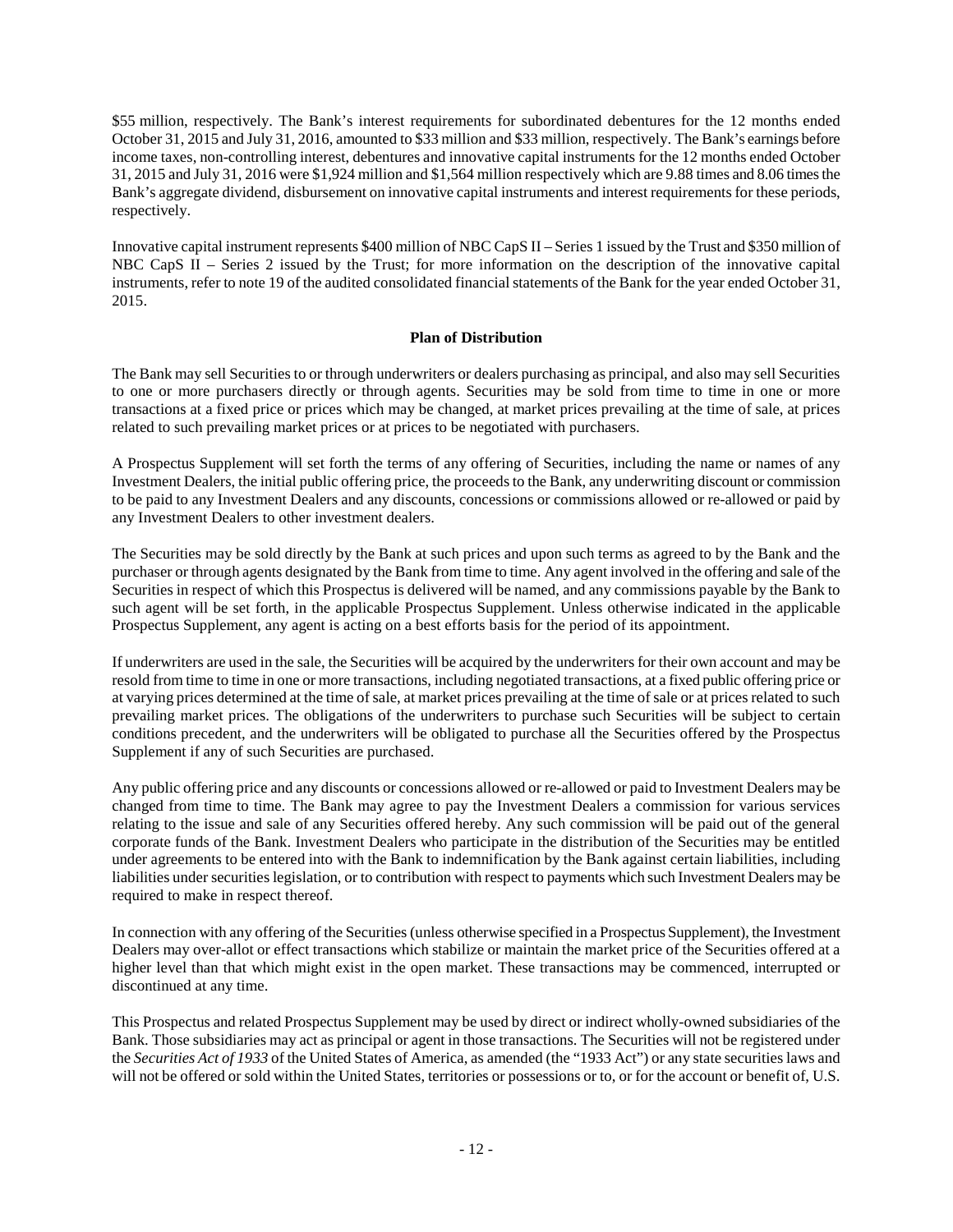persons (as defined in Regulation S under the 1933 Act) except in transactions exempt from the registration requirements of the 1933 Act.

#### **Trading Price and Volume**

Trading prices and volume of the Bank's Securities will be provided for all of the Bank's issued and outstanding Common Shares and First Preferred Shares in each Prospectus Supplement to this Prospectus.

#### **Prior Sales**

Prior sales will be provided as required in a Prospectus Supplement with respect to the issuance of Securities pursuant to such Prospectus Supplement.

#### **Risk Factors**

Investment in the Securities is subject to various risks including those risks inherent in conducting the business of a diversified financial institution. Before deciding whether to invest in any Securities, investors should consider carefully the risks incorporated by reference in this Prospectus (including subsequently filed documents incorporated by reference) and, if applicable, those described in a Prospectus Supplement relating to a specific offering of Securities. Prospective investors should consider the categories of risks identified and discussed in the Bank's annual information form and management's discussion and analysis of the Bank incorporated herein by reference and including, but not limited to the heading "Risk Management" in the 2015 Annual Report.

# **Use of Proceeds**

Unless otherwise specified in a Prospectus Supplement, the net proceeds to the Bank from the sale of the Securities will be added to the general funds of the Bank and utilized for general banking purposes.

# **Legal Matters**

Unless otherwise specified in the Prospectus Supplement, certain legal matters relating to the Securities offered by a Prospectus Supplement will be passed upon, on behalf of the Bank, by McCarthy Tétrault LLP. As at the date hereof, partners, counsel and associates of McCarthy Tétrault LLP beneficially owned, directly or indirectly, less than 1% of any issued and outstanding securities of the Bank or any associates or affiliates of the Bank.

# **Purchasers' Statutory Rights**

Securities legislation in certain of the provinces of Canada provides purchasers with the right to withdraw from an agreement to purchase securities. This right may be exercised within two business days after receipt or deemed receipt of a prospectus and any amendment. In several of the provinces, the securities legislation further provides a purchaser with remedies for rescission or, in some jurisdictions, revisions of the price or damages if the prospectus and any amendment contains a misrepresentation or is not delivered to the purchaser, provided that the remedies for rescission, revisions of the price or damages are exercised by the purchaser within the time limit prescribed by the securities legislation of the purchaser's province. The purchaser should refer to any applicable provisions of the securities legislation of the purchaser's province for the particulars of these rights or consult with a legal adviser.

The purchaser is further cautioned that in an offering of Securities that are convertible, exchangeable or exercisable, the statutory right of action for damages for a misrepresentation contained in the Prospectus is limited, in certain provincial securities legislation, to the price at which such convertible, exchangeable or exercisable Securities are offered to the public. This means that, under the securities legislation of certain provinces of Canada, if the purchaser pays additional amounts upon conversion, exchange or exercise of such Securities, those amounts may not be recoverable under the statutory right of action for damages that applies in those provinces. The purchaser should refer to any applicable provisions of the securities legislation of the purchaser's province for the particulars of this right of action for damages or consult with a legal adviser.